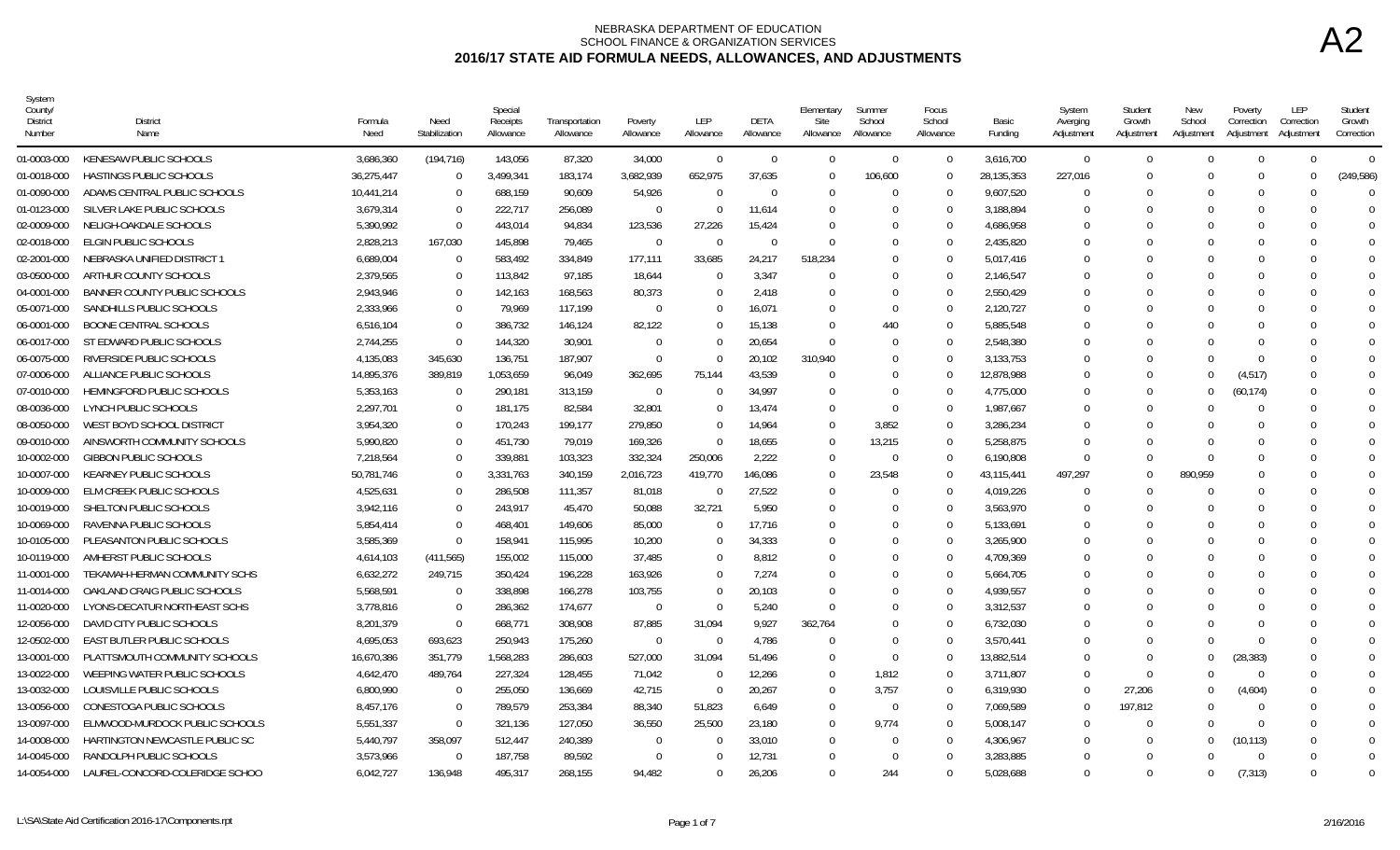| System<br>County<br>District<br>Number | <b>District</b><br>Name          | Formula<br>Need | Need<br>Stabilization | Special<br>Receipts<br>Allowance | Transportation<br>Allowance | Poverty<br>Allowance | <b>LEP</b><br>Allowance | <b>DETA</b><br>Allowance | Elementary<br>Site<br>Allowance | Summer<br>School<br>Allowance | Focus<br>School<br>Allowance | Basic<br>Funding | System<br>Averging<br>Adjustment | Student<br>Growth<br>Adjustment | New<br>School<br>Adjustment | Poverty<br>Correction<br>Adjustment | LEP<br>Correction<br>Adjustment | Student<br>Growth<br>Correction |
|----------------------------------------|----------------------------------|-----------------|-----------------------|----------------------------------|-----------------------------|----------------------|-------------------------|--------------------------|---------------------------------|-------------------------------|------------------------------|------------------|----------------------------------|---------------------------------|-----------------------------|-------------------------------------|---------------------------------|---------------------------------|
| 14-0101-000                            | WYNOT PUBLIC SCHOOLS             | 2,655,557       | $\overline{0}$        | 126,673                          | 88,960                      | 69,553               | $\Omega$                | 15,168                   | $\Omega$                        | $\cap$                        | $\Omega$                     | 2,355,203        | $\Omega$                         | $\Omega$                        | $\Omega$                    | $\Omega$                            | $\Omega$                        | $\overline{0}$                  |
| 15-0010-000                            | CHASE COUNTY SCHOOLS             | 7,730,107       | $\overline{0}$        | 268,236                          | 300,481                     | 68,120               | 177,067                 | 21,669                   | $\Omega$                        | $\Omega$                      | $\Omega$                     | 6,894,534        | $\Omega$                         | $\Omega$                        |                             | $\Omega$                            | ∩                               | $\Omega$                        |
| 15-0536-000                            | WAUNETA-PALISADE PUBLIC SCHS     | 3,662,417       | (56, 784)             | 139,347                          | 291,608                     | 82,238               | 12,750                  | 40,435                   | $\Omega$                        |                               | $\Omega$                     | 3,152,823        | $\Omega$                         | $\Omega$                        |                             |                                     |                                 | $\Omega$                        |
| 16-0006-000                            | VALENTINE COMMUNITY SCHOOLS      | 7,986,518       | 380,999               | 620,261                          | 74,731                      | $\Omega$             | $\Omega$                | 23,344                   | 259,117                         | $\Omega$                      | $\Omega$                     | 6,628,066        | $\Omega$                         | $\Omega$                        |                             |                                     | $\Omega$                        | $\Omega$                        |
| 16-0030-000                            | CODY-KILGORE PUBLIC SCHS         | 2.693.503       | $\overline{0}$        | 101,608                          | 126,713                     | 70,865               | $\Omega$                | 8,889                    | $\Omega$                        |                               | $\Omega$                     | 2.385.428        | $\Omega$                         | $\Omega$                        |                             | $\cap$                              | $\Omega$                        | $\overline{0}$                  |
| 17-0001-000                            | SIDNEY PUBLIC SCHOOLS            | 13,770,639      | $\Omega$              | 572,440                          | 140,136                     | 183,615              | 76,500                  | 24,435                   | $\Omega$                        |                               | $\Omega$                     | 12,708,114       | $\Omega$                         | 70,381                          |                             | $\Omega$                            | (4,982)                         |                                 |
| 17-0003-000                            | LEYTON PUBLIC SCHOOLS            | 3,317,534       | 130,677               | 91,101                           | 139,739                     | 30,100               | $\Omega$                | 9,364                    | $\Omega$                        |                               | $\Omega$                     | 2,920,621        | $\Omega$                         | $\Omega$                        | $\Omega$                    | (4,068)                             | <sup>0</sup>                    |                                 |
| 17-0009-000                            | POTTER-DIX PUBLIC SCHOOLS        | 2,967,632       | 43,434                | 133,897                          | 131,892                     | 40,804               | $\Omega$                | 11.503                   | $\Omega$                        |                               | $\Omega$                     | 2,606,102        | $\Omega$                         | $\Omega$                        |                             | $\Omega$                            |                                 |                                 |
| 18-0002-000                            | <b>SUTTON PUBLIC SCHOOLS</b>     | 5,371,087       | $\overline{0}$        | 262,781                          | 130,502                     | 45,050               | 57,800                  | 9,491                    | $\Omega$                        |                               | $\Omega$                     | 4,865,463        | $\Omega$                         | $\Omega$                        |                             | $\Omega$                            | ∩                               | $\Omega$                        |
| 18-0011-000                            | HARVARD PUBLIC SCHOOLS           | 4.174.148       | 286,585               | 341,046                          | 87,453                      | 64,600               | 64,779                  | 6.443                    | $\Omega$                        |                               | $\Omega$                     | 3,323,242        | $\cap$                           | $\Omega$                        |                             |                                     |                                 |                                 |
| 19-0039-000                            | LEIGH COMMUNITY SCHOOLS          | 2.949.858       | $\overline{0}$        | 68,411                           | 85.992                      | - 0                  | $\Omega$                | 18.286                   | $\Omega$                        | $\Omega$                      | $\Omega$                     | 2.777.169        | $\Omega$                         | $\Omega$                        |                             | $\Omega$                            |                                 |                                 |
| 19-0058-000                            | <b>CLARKSON PUBLIC SCHOOLS</b>   | 3,312,122       | (6, 535)              | 275,371                          | 254,157                     | $\Omega$             | 0                       | 22.313                   | $\Omega$                        | $\Omega$                      | $\Omega$                     | 2,766,816        | $\Omega$                         |                                 |                             |                                     |                                 |                                 |
| 19-0070-000                            | HOWELLS-DODGE CONSOLIDATED SCH   | 3,656,840       | $\overline{0}$        | 188,598                          | 297,273                     | $\Omega$             | $\Omega$                | 13,514                   | $\Omega$                        | $\Omega$                      | $\Omega$                     | 3,157,455        | $\Omega$                         |                                 |                             |                                     |                                 |                                 |
| 19-0123-000                            | SCHUYLER COMMUNITY SCHOOLS       | 18,620,615      | $\overline{0}$        | 588,920                          | 50,370                      | 941,826              | 638,158                 | $\Omega$                 | 155,470                         | 32,706                        | $\Omega$                     | 16,213,165       | $\cap$                           | $\Omega$                        |                             | $\Omega$                            | <sup>0</sup>                    | $\Omega$                        |
| 20-0001-000                            | WEST POINT PUBLIC SCHOOLS        | 10,511,700      | 868,081               | 730,015                          | 184,800                     | 384,076              | 135,605                 | 12,385                   | 155,470                         | $\Omega$                      | $\Omega$                     | 8,041,268        | $\Omega$                         | $\Omega$                        |                             | $\Omega$                            |                                 |                                 |
| 20-0020-000                            | BANCROFT-ROSALIE COMM SCHOOLS    | 3,612,491       | $\Omega$              | 190,297                          | 53.943                      | 81,163               | $\Omega$                | 28,459                   | $\Omega$                        | 3,838                         | $\Omega$                     | 3,254,791        | $\Omega$                         | $\Omega$                        |                             | $\Omega$                            |                                 |                                 |
| 20-0030-000                            | WISNER-PILGER PUBLIC SCHOOLS     | 5.930.116       | $\Omega$              | 353.541                          | 177.105                     | - 0                  | $\Omega$                | 9.218                    | $\Omega$                        | $\Omega$                      | $\Omega$                     | 5.390.252        | $\Omega$                         | $\Omega$                        |                             | $\Omega$                            |                                 |                                 |
| 21-0015-000                            | ANSELMO-MERNA PUBLIC SCHOOLS     | 3,703,288       | $\overline{0}$        | 166,687                          | 205,558                     | $\Omega$             | $\Omega$                | 10,311                   | $\overline{0}$                  | $\Omega$                      | $\Omega$                     | 3,320,732        | $\Omega$                         | $\Omega$                        |                             |                                     |                                 |                                 |
| 21-0025-000                            | BROKEN BOW PUBLIC SCHOOLS        | 9,366,320       | $\Omega$              | 722,556                          | 216,833                     | 171,424              | 34,850                  | 30,024                   | $\Omega$                        | 11,760                        | $\Omega$                     | 8,178,873        | $\Omega$                         |                                 |                             |                                     |                                 | $\Omega$                        |
| 21-0044-000                            | ANSLEY PUBLIC SCHOOLS            | 2,647,857       | $\Omega$              | 131,156                          | 128,269                     | 57,894               | $\Omega$                | 12,928                   | $\Omega$                        |                               | $\Omega$                     | 2,317,610        | $\Omega$                         |                                 |                             |                                     |                                 |                                 |
| 21-0084-000                            | SARGENT PUBLIC SCHOOLS           | 3.019.774       | $\Omega$              | 67.412                           | 144,781                     | 52,700               | 850                     | 9,976                    | $\Omega$                        | $\cap$                        | $\Omega$                     | 2,744,055        | $\Omega$                         | $\Omega$                        |                             |                                     |                                 |                                 |
| 21-0089-000                            | ARNOLD PUBLIC SCHOOLS            | 2,596,769       | $\Omega$              | 127,224                          | 150,121                     | 42,075               | $\Omega$                | $\Omega$                 | $\Omega$                        | $\Omega$                      | $\Omega$                     | 2,277,349        | $\Omega$                         | $\Omega$                        |                             |                                     |                                 |                                 |
| 21-0180-000                            | CALLAWAY PUBLIC SCHOOLS          | 3,292,159       | $\overline{0}$        | 158,545                          | 163,144                     | 44,789               | $\Omega$                | 53.179                   | $\Omega$                        | $\Omega$                      | $\Omega$                     | 2,872,502        | $\Omega$                         | $\Omega$                        |                             | $\Omega$                            | $\Omega$                        | $\cap$                          |
| 22-0011-000                            | SO SIOUX CITY COMMUNITY SCHS     | 40,457,024      | 279,229               | 3,629,042                        | 385.770                     | 3,418,597            | 1,275,000               | 39,718                   | 310,940                         | 115,444                       | $\Omega$                     | 30,981,351       | 319,805                          | 255,628                         |                             | $\Omega$                            | $\Omega$                        | (553,500)                       |
| 22-0031-000                            | HOMER COMMUNITY SCHOOLS          | 5,373,852       | $\Omega$              | 292,776                          | 131,730                     | 59,202               | $\Omega$                | 7,637                    | $\Omega$                        | 30,857                        | $\Omega$                     | 4,851,650        | $\Omega$                         |                                 |                             | $\Omega$                            |                                 |                                 |
| 23-0002-000                            | <b>CHADRON PUBLIC SCHOOLS</b>    | 10,092,210      | $\Omega$              | 447,179                          | 65,840                      | 251,945              | 80.326                  | 28,287                   | $\Omega$                        | $\Omega$                      | $\Omega$                     | 9,218,633        | $\Omega$                         | $\Omega$                        |                             | $\Omega$                            |                                 |                                 |
| 23-0071-000                            | <b>CRAWFORD PUBLIC SCHOOLS</b>   | 3,316,011       | $\overline{0}$        | 138,428                          | 48,315                      | 130,915              | $\Omega$                | 12,500                   | $\overline{0}$                  | $\Omega$                      | $\Omega$                     | 2,985,853        | $\Omega$                         | $\Omega$                        |                             | $\Omega$                            |                                 |                                 |
| 24-0001-000                            | LEXINGTON PUBLIC SCHOOLS         | 30,689,345      | 328,139               | 1,226,550                        | 191,436                     | 3,353,784            | 2,526,391               | 35,154                   | $\Omega$                        | 481,574                       | $\Omega$                     | 22,447,051       | $\Omega$                         | $\Omega$                        | 99,266                      | $\Omega$                            | $\Omega$                        | $\Omega$                        |
| 24-0004-000                            | <b>OVERTON PUBLIC SCHOOLS</b>    | 4.191.273       | $\Omega$              | 152,501                          | 138.113                     | 97,750               | $\Omega$                | 5.767                    | $\Omega$                        | $\Omega$                      | $\Omega$                     | 3.797.142        | $\Omega$                         | $\Omega$                        |                             | $\Omega$                            | <sup>0</sup>                    | - 0                             |
| 24-0011-000                            | COZAD COMMUNITY SCHOOLS          | 10.335.583      | $\Omega$              | 579,913                          | 43.299                      | 507.307              | 53.292                  | $\Omega$                 | $\Omega$                        | $\Omega$                      | $\Omega$                     | 9.220.238        | $\Omega$                         | $\Omega$                        |                             | $\Omega$                            | $\Omega$                        | (68, 466)                       |
| 24-0020-000                            | <b>GOTHENBURG PUBLIC SCHOOLS</b> | 9,989,576       | $\Omega$              | 406,594                          | 116,448                     | 150,346              | $\Omega$                | 11,580                   | $\Omega$                        | 28,593                        | $\Omega$                     | 9,276,015        | $\Omega$                         |                                 |                             | $\Omega$                            | ∩                               | $\Omega$                        |
| 24-0101-000                            | SUMNER-EDDYVILLE-MILLER SCHS     | 3,304,251       | $\overline{0}$        | 118,751                          | 152,548                     | 71,781               | 11,220                  | 3,273                    | $\overline{0}$                  | $\cap$                        | $\Omega$                     | 2,946,678        | $\Omega$                         |                                 |                             |                                     |                                 |                                 |
| 25-0025-000                            | <b>CREEK VALLEY SCHOOLS</b>      | 3,605,983       | $\Omega$              | 224,949                          | 87,820                      | $\overline{0}$       | $\Omega$                | 27.012                   | $\Omega$                        | $\Omega$                      | $\Omega$                     | 3,266,202        | $\Omega$                         | $\Omega$                        |                             | $\Omega$                            | $\Box$                          | $\Omega$                        |
| 25-0095-000                            | SOUTH PLATTE PUBLIC SCHOOLS      | 2.922.749       | $\Omega$              | 156,244                          | 54.410                      | 45,900               | $\Omega$                | 6,925                    | $\Omega$                        |                               | $\Omega$                     | 2,659,270        | $\Omega$                         | $\Omega$                        |                             |                                     |                                 | $\Omega$                        |
| 26-0001-000                            | PONCA PUBLIC SCHOOLS             | 5.734.185       | $\Omega$              | 302.429                          | 175.354                     | 42.050               | $\Omega$                | $\Omega$                 | $\Omega$                        | $\Omega$                      | $\Omega$                     | 5.214.352        | $\Omega$                         | $\Omega$                        |                             |                                     |                                 |                                 |
| 26-0070-000                            | ALLEN CONSOLIDATED SCHOOLS       | 3,355,085       | - 0                   | 197,011                          | 236,373                     | 43,995               | $\Omega$                | 19,695                   | $\Omega$                        | $\Omega$                      | $\cup$                       | 2,858,011        | $\Omega$                         | $\Omega$                        |                             |                                     |                                 |                                 |
| 26-0561-000                            | EMERSON-HUBBARD PUBLIC SCHOOLS   | 4,003,029       | $\Omega$              | 347,264                          | 126,162                     | 50,140               | 31.094                  | 2,244                    | $\Omega$                        | $\cap$                        | $\Omega$                     | 3,446,125        | $\Omega$                         | $\Omega$                        |                             |                                     |                                 | $\Omega$                        |
| 27-0001-000                            | FREMONT PUBLIC SCHOOLS           | 44.308.098      | $\Omega$              | 2,764,906                        | 440.512                     | 3,427,297            | 947.750                 | 27.608                   | $\Omega$                        | 22,444                        | $\Omega$                     | 36,221,100       | 456.481                          | $\cup$                          |                             | $\Omega$                            | ∩                               | $\Omega$                        |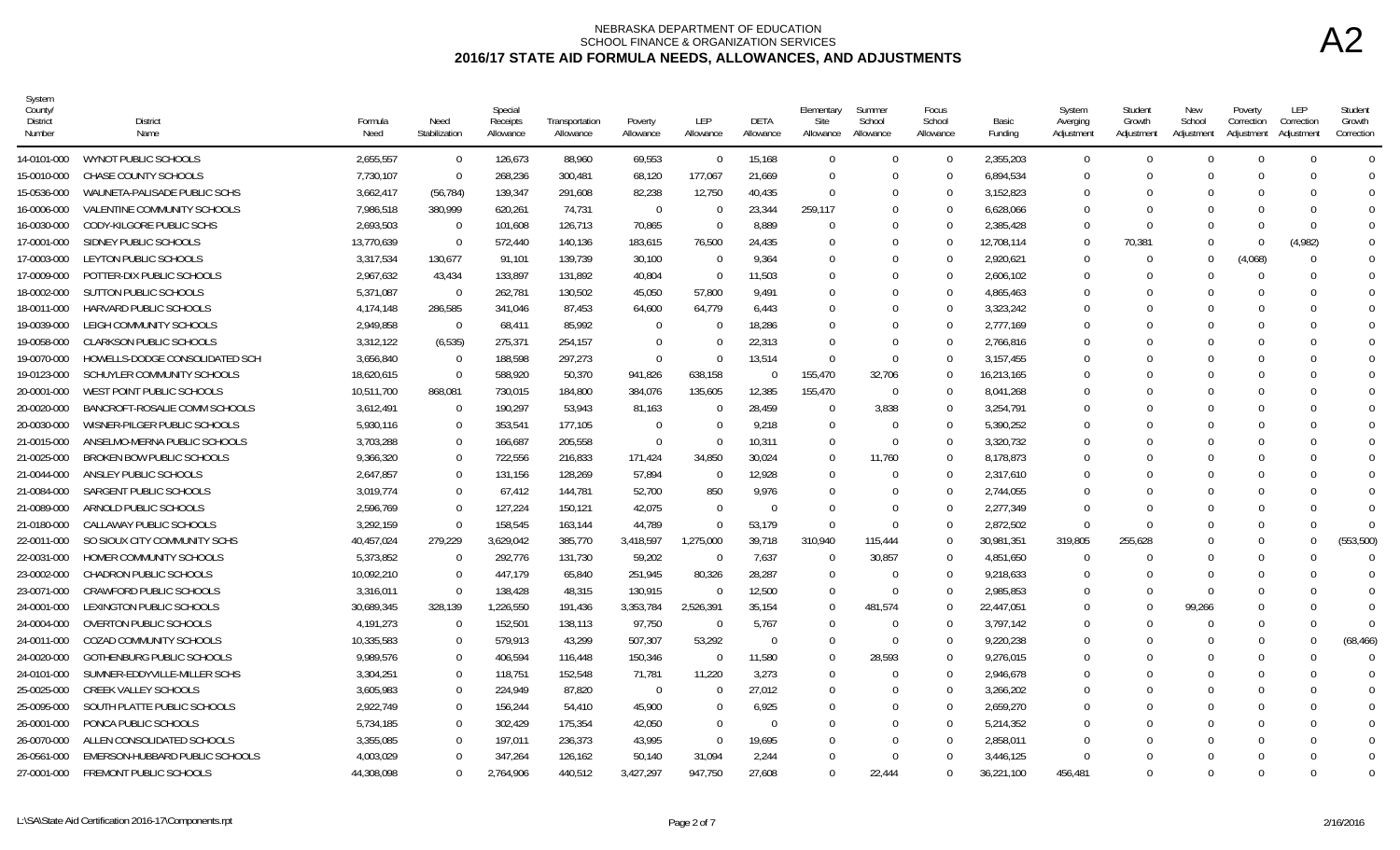| System<br>County<br>District<br>Number | District<br>Name                   | Formula<br>Need | Need<br>Stabilization | Special<br>Receipts<br>Allowance | Transportation<br>Allowance | Poverty<br>Allowance | LEP<br>Allowance | DETA<br>Allowance | Elementary<br>Site<br>Allowance | Summer<br>School<br>Allowance | Focus<br>School<br>Allowance | Basic<br>Funding | System<br>Averging<br>Adjustment | Student<br>Growth<br>Adjustment | New<br>School<br>Adjustment | Poverty<br>Correction<br>Adjustment | LEP<br>Correction<br>Adjustmen | Student<br>Growth<br>Correction |
|----------------------------------------|------------------------------------|-----------------|-----------------------|----------------------------------|-----------------------------|----------------------|------------------|-------------------|---------------------------------|-------------------------------|------------------------------|------------------|----------------------------------|---------------------------------|-----------------------------|-------------------------------------|--------------------------------|---------------------------------|
| 27-0062-000                            | SCRIBNER-SNYDER COMMUNITY SCHS     | 3,123,709       | $\overline{0}$        | 169,476                          | 74,221                      | 42,500               | 425              | 4,988             | $\theta$                        | $\Omega$                      | $\Omega$                     | 2,832,099        | $\overline{0}$                   | $\Omega$                        | $\Omega$                    | $\Omega$                            | $\Omega$                       | $\Omega$                        |
| 27-0594-000                            | LOGAN VIEW PUBLIC SCHOOLS          | 6,786,233       | $\Omega$              | 391,721                          | 199,219                     | 41,559               | 49,232           | 13,671            | $\Omega$                        | - 0                           | $\Omega$                     | 6,090,133        | $\Omega$                         | 5,551                           | $\Omega$                    | $\Omega$                            | - 0                            | (4,853)                         |
| 27-0595-000                            | NORTH BEND CENTRAL PUBLIC SCHS     | 7,274,028       | $\Omega$              | 432,000                          | 189,232                     | 85,000               |                  | 11,468            | $\mathbf 0$                     | 881                           | $\Omega$                     | 6,463,179        | $\Omega$                         | 116,773                         | $\Omega$                    | <sup>0</sup>                        | - 0                            | (24, 505)                       |
| 28-0001-000                            | OMAHA PUBLIC SCHOOLS               | 550,554,006     | $\Omega$              | 32, 157, 132                     | 22,263,984                  | 56,229,447           | 20,073,800       | 495,375           | $\Omega$                        | 6,922,742                     | 476,775                      | 404,844,050      | 4,948,320                        | 2,142,381                       | $\Omega$                    | $\Omega$                            | $\Omega$                       | $\Omega$                        |
| 28-0010-000                            | ELKHORN PUBLIC SCHOOLS             | 75,901,040      |                       | 4,252,946                        | 601.789                     | 32,130               | 148,560          | 74,977            | $\Omega$                        | 122,846                       | $\Omega$                     | 63,166,300       | 1,278,197                        | 3,307,177                       | 1,626,513                   | $\Omega$                            | $\Omega$                       | 1,289,605                       |
| 28-0015-000                            | DOUGLAS CO WEST COMMUNITY SCHS     | 9,823,153       | $\Omega$              | 656,609                          | 268,668                     | 246,541              | 31.094           | 29,899            | $\Omega$                        | 4,845                         |                              | 8.585.497        | $\Omega$                         | ſ                               | $\Omega$                    | $\Omega$                            | $\Omega$                       |                                 |
| 28-0017-000                            | MILLARD PUBLIC SCHOOLS             | 208,452,004     | $\Omega$              | 13,794,522                       | 1,855,497                   | 950,628              | 892,500          | $\Omega$          | $\overline{0}$                  | 431,277                       |                              | 188,490,208      | 3,164,124                        | 31,036                          | $\cup$                      | $\Omega$                            | $\Omega$                       | (1, 157, 788)                   |
| 28-0054-000                            | RALSTON PUBLIC SCHOOLS             | 31,878,089      | $\Omega$              | 2,550,512                        | 402,102                     | 1,723,638            | 502,323          | 69,621            | $\theta$                        | 54,842                        | $\Omega$                     | 26,566,029       | 9,022                            | $\bigcap$                       |                             |                                     | $\Omega$                       | $\Omega$                        |
| 28-0059-000                            | BENNINGTON PUBLIC SCHOOLS          | 19,909,074      | $\Omega$              | 859,578                          | 224,951                     | 24,722               | 31.094           | 17.736            | $\Omega$                        | 39,513                        | $\Omega$                     | 17,385,602       | $\Omega$                         | 904,849                         | $\Omega$                    | $\Omega$                            | $\Omega$                       | 421,029                         |
| 28-0066-000                            | WESTSIDE COMMUNITY SCHOOLS         | 56.315.757      | $\Omega$              | 4,468,425                        | 1,342,848                   | 807,500              | 402.495          | 252.537           | $\Omega$                        | 174.448                       | $\Omega$                     | 48.176.505       | 896.905                          | $\Omega$                        | $\Omega$                    | 205,906)                            | - 0                            | $\Omega$                        |
| 29-0117-000                            | DUNDY CO STRATTON PUBLIC SCHS      | 5,429,847       | 234,662               | 202,372                          | 484,401                     | 125,095              | 31,546           | 29,357            | 207,294                         | $\Omega$                      |                              | 4,115,120        | $\Omega$                         |                                 |                             |                                     | $\cap$                         | $\Omega$                        |
| 30-0001-000                            | EXETER-MILLIGAN PUBLIC SCHOOLS     | 3,007,633       | $\Omega$              | 187,075                          | 175,536                     | $\Omega$             | -0               | 6,850             | $\Omega$                        | $\Omega$                      | $\Omega$                     | 2.638.172        | $\Omega$                         | $\Omega$                        |                             |                                     | $\Omega$                       | $\Omega$                        |
| 30-0025-000                            | FILLMORE CENTRAL PUBLIC SCHS       | 6,786,666       | 84,009                | 915,055                          | 220,333                     | $\Omega$             |                  | 8,012             | $\theta$                        | 6,427                         |                              | 5,552,830        | $\Omega$                         |                                 |                             |                                     |                                | $\Omega$                        |
| 30-0054-000                            | SHICKLEY PUBLIC SCHOOLS            | 2,431,519       | $\Omega$              | 144,612                          | 60,339                      | $\Omega$             | $\Omega$         | 13,796            | $\Omega$                        | $\Omega$                      | $\Omega$                     | 2,212,772        | $\Omega$                         | $\Omega$                        |                             |                                     | $\Omega$                       | $\Omega$                        |
| 31-0506-000                            | <b>FRANKLIN PUBLIC SCHOOLS</b>     | 4,186,552       | $\Omega$              | 305,002                          | 248,260                     | 133,332              | $\Omega$         | 2,043             | $\Omega$                        |                               |                              | 3,497,915        | $\Omega$                         |                                 |                             |                                     |                                | $\Omega$                        |
| 32-0046-000                            | MAYWOOD PUBLIC SCHOOLS             | 2,790,426       | $\Omega$              | 60,222                           | 199,339                     | 16,906               | $\Omega$         | $\Omega$          | $\Omega$                        | $\Omega$                      |                              | 2,513,959        | $\Omega$                         |                                 |                             |                                     | $\Omega$                       | $\theta$                        |
| 32-0095-000                            | EUSTIS-FARNAM PUBLIC SCHOOLS       | 3.137.479       | 46,358                | 167.147                          | 169,096                     | 38,250               | $\Omega$         | $\Omega$          | $\Omega$                        | 1,000                         | $\Omega$                     | 2,715,628        | $\Omega$                         |                                 |                             |                                     | $\Omega$                       | 0                               |
| 32-0125-000                            | MEDICINE VALLEY PUBLIC SCHOOLS     | 3,340,591       | $\Omega$              | 190,087                          | 146,871                     | 66,103               | $\cap$           | 44,723            | $\Omega$                        | $\Omega$                      | $\Omega$                     | 2,892,807        |                                  |                                 |                             |                                     | $\Omega$                       | $\Omega$                        |
| 33-0018-000                            | ARAPAHOE PUBLIC SCHOOLS            | 4.642.853       | $\Omega$              | 319,160                          | 188,439                     | 114,090              | 24,224           | $\Omega$          | $\Omega$                        |                               | $\Omega$                     | 3.996.940        | $\Omega$                         |                                 |                             |                                     |                                | $\theta$                        |
| 33-0021-000                            | <b>CAMBRIDGE PUBLIC SCHOOLS</b>    | 4,725,632       | $\Omega$              | 377,397                          | 232,592                     | 82,203               | $\Omega$         | 3,783             | $\Omega$                        |                               |                              | 4,029,657        |                                  |                                 |                             |                                     |                                |                                 |
| 33-0540-000                            | SOUTHERN VALLEY SCHOOLS            | 6,018,146       | $\Omega$              | 348,008                          | 319,583                     | 237,044              | $\Omega$         | $\Omega$          | $\Omega$                        | 0                             |                              | 5,113,511        | $^{\circ}$                       |                                 |                             |                                     | $\Omega$                       | $\Omega$                        |
| 34-0001-000                            | SOUTHERN SCHOOL DIST 1             | 5,522,656       | $\Omega$              | 530,448                          | 133,060                     | 104,907              | $\Omega$         | 14,131            | 0                               | $\Omega$                      |                              | 4,740,110        | $\cup$                           |                                 |                             |                                     |                                |                                 |
| 34-0015-000                            | <b>BEATRICE PUBLIC SCHOOLS</b>     | 20,110,512      | $\Omega$              | 1,737,341                        | 355,615                     | 1,169,414            | 31,094           | 16,091            | $\Omega$                        | 79,969                        | $\Omega$                     | 16,720,988       | $\Omega$                         | $\cap$                          |                             |                                     | $\Omega$                       | $\Omega$                        |
| 34-0034-000                            | FREEMAN PUBLIC SCHOOLS             | 5,422,302       | $\Omega$              | 223,426                          | 235,745                     | 22,211               |                  | 3,281             | $\Omega$                        | 0                             | $\Omega$                     | 4,937,639        | $^{\circ}$                       |                                 |                             |                                     |                                | $\Omega$                        |
| 34-0100-000                            | DILLER-ODELL PUBLIC SCHOOLS        | 3.696.623       | $\Omega$              | 161.547                          | 217.350                     | $\Omega$             | $\Omega$         | $\Omega$          | $\Omega$                        | $\Omega$                      |                              | 3,317,726        |                                  |                                 | $\Omega$                    |                                     | $\Omega$                       | $\Omega$                        |
| 35-0001-000                            | <b>GARDEN COUNTY SCHOOLS</b>       | 3,933,799       | $\Omega$              | 304,778                          | 104,149                     | 152,111              | 7,650            | 22,891            | $\Omega$                        |                               |                              | 3,347,915        | $\Omega$                         |                                 | $\cup$                      |                                     | (5,695)                        | $\theta$                        |
| 36-0100-000                            | <b>BURWELL PUBLIC SCHOOLS</b>      | 4,486,826       | 38,870                | 148,441                          | 65,875                      | 70,908               | $\Omega$         | 13,973            | $\Omega$                        |                               |                              | 4,148,759        | $^{\circ}$                       |                                 |                             |                                     | $\Omega$                       | $\Omega$                        |
| 37-0030-000                            | ELWOOD PUBLIC SCHOOLS              | 3,424,316       | $\Omega$              | 216,737                          | 130,256                     | 42,627               | $\Omega$         | 9.064             | $\Omega$                        | $\Omega$                      | $\Omega$                     | 3,025,632        | $\Omega$                         |                                 | $\cup$                      |                                     | - 0                            | $\Omega$                        |
| 38-0011-000                            | <b>HYANNIS AREA SCHOOLS</b>        | 2,531,829       | 15,387                | 100,929                          | 178,386                     | $\Omega$             |                  | 6,756             | $\Omega$                        |                               | $\Omega$                     | 2,230,371        | $\cap$                           |                                 |                             |                                     | $\Omega$                       | $\Omega$                        |
| 39-0060-000                            | CENTRAL VALLEY PUBLIC SCHOOLS      | 5,082,184       | 799,298               | 211,803                          | 301,804                     | 76,500               | $\Omega$         | 32,199            | $\Omega$                        | $\Omega$                      |                              | 3,670,157        | $\Omega$                         | $\Gamma$                        | $\Omega$                    | (9,577)                             | $\cap$                         | $\Omega$                        |
| 40-0002-000                            | <b>GRAND ISLAND PUBLIC SCHOOLS</b> | 94,422,530      | - 0                   | 5,683,558                        | 52,476                      | 9,500,000            | 3,798,656        | $\Omega$          | $\Omega$                        | 66,614                        |                              | 73,883,945       | 1,437,281                        | -0                              |                             |                                     | $\Omega$                       | $\Omega$                        |
| 40-0082-000                            | NORTHWEST PUBLIC SCHOOLS           | 15,065,344      | $\Omega$              | 592,293                          | 176,520                     | 191.912              | 39.950           | 29.441            | 1.399.232                       | 2.643                         | $\Omega$                     | 12.633.353       | $\Omega$                         |                                 |                             |                                     | $\Omega$                       | $\theta$                        |
| 40-0083-000                            | WOOD RIVER RURAL SCHOOLS           | 6,661,410       | $\Omega$              | 300,215                          | 136,192                     | 252,426              | 116,603          | 7,217             | $\Omega$                        | $\Omega$                      | $\Omega$                     | 5,848,757        | $\Omega$                         |                                 |                             |                                     | $\Omega$                       | $\Omega$                        |
| 40-0126-000                            | DONIPHAN-TRUMBULL PUBLIC SCHS      | 6,146,069       | $\Omega$              | 492,089                          | 141,303                     | 31,676               | 9,435            | 17,922            | $\Omega$                        |                               |                              | 5,453,644        | $\Omega$                         |                                 |                             |                                     |                                | $\Omega$                        |
| 41-0002-000                            | GILTNER PUBLIC SCHOOLS             | 3,043,657       | $\Omega$              | 161,628                          | 113,966                     | $\Omega$             | $\Omega$         | 3,060             | $\Omega$                        | 0                             |                              | 2,765,003        | $\Omega$                         | $\Omega$                        |                             |                                     | $\Omega$                       | $\Omega$                        |
| 41-0091-000                            | <b>HAMPTON PUBLIC SCHOOLS</b>      | 2,590,289       | 94,071                | 141,177                          | 59,918                      | $\Omega$             | $\Omega$         | 9.578             | $\Omega$                        | 0                             |                              | 2.285.545        | $^{\circ}$                       |                                 |                             |                                     | $\Omega$                       | 0                               |
| 41-0504-000                            | AURORA PUBLIC SCHOOLS              | 13,049,756      | $\Omega$              | 911,175                          | 274,054                     | 119,669              | $\cap$           | 24,521            | $\Omega$                        | $\Omega$                      |                              | 11,720,337       |                                  |                                 |                             |                                     | $\Omega$                       | $\Omega$                        |
| 42-0002-000                            | ALMA PUBLIC SCHOOLS                | 4,286,508       | (8,704)               | 291,663                          | 185,875                     | 81,087               |                  | 5,736             | $\Omega$                        | 15,423                        |                              | 3,715,428        | $\cap$                           | $\cap$                          | $\cup$                      |                                     | $\cap$                         | $\Omega$                        |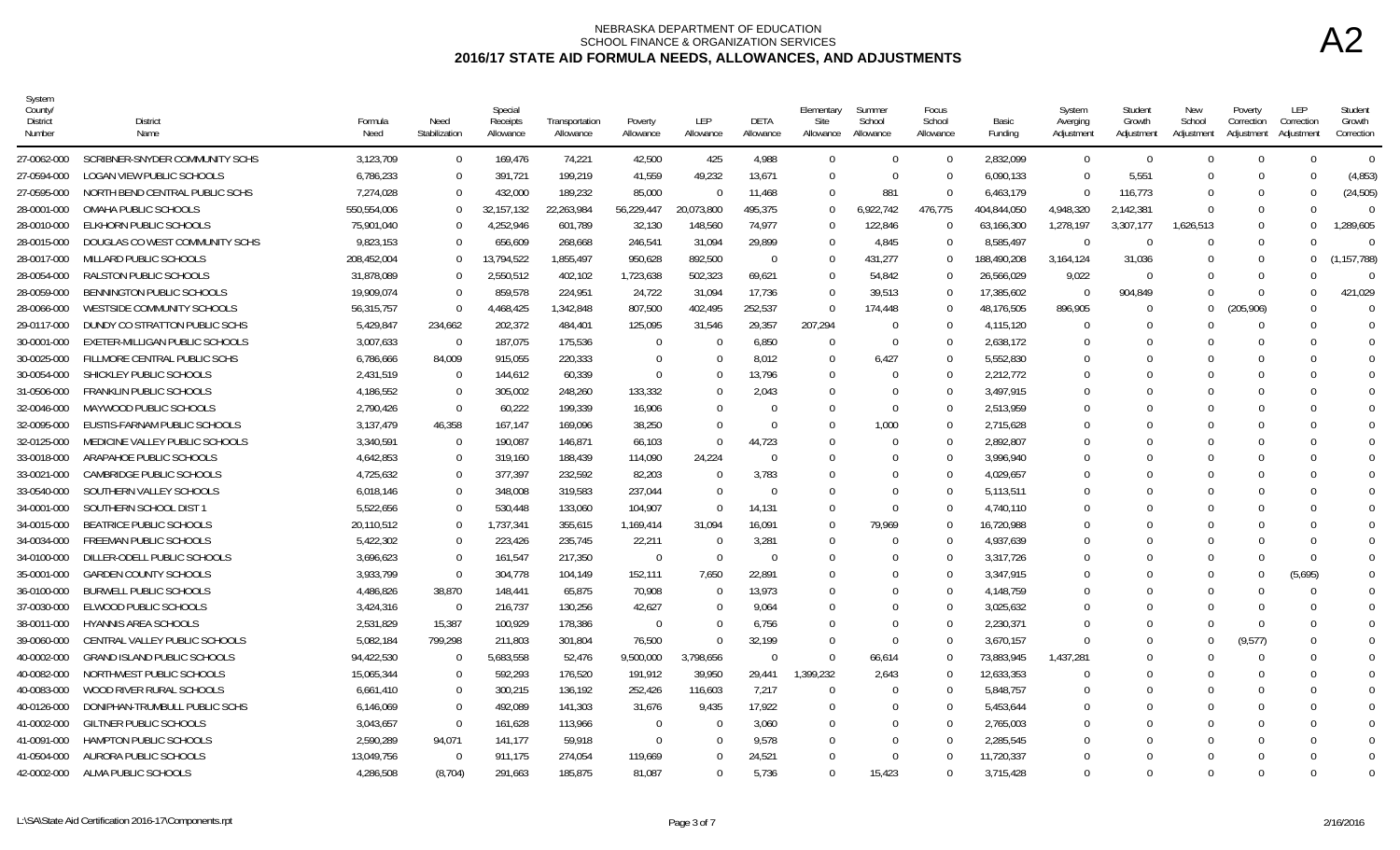| System<br>County<br>District<br>Number | <b>District</b><br>Name               | Formula<br>Need | Need<br>Stabilization | Special<br>Receipts<br>Allowance | Transportation<br>Allowance | Poverty<br>Allowance | LEP<br>Allowance | <b>DETA</b><br>Allowance | Elementary<br>Site<br>Allowance | Summer<br>School<br>Allowance | Focus<br>School<br>Allowance | Basic<br>Funding | System<br>Averging<br>Adjustment | Student<br>Growth<br>Adjustment | New<br>School<br>Adjustment | Poverty<br>Correction<br>Adjustment | LEP<br>Correction<br>Adjustment | Student<br>Growth<br>Correction |
|----------------------------------------|---------------------------------------|-----------------|-----------------------|----------------------------------|-----------------------------|----------------------|------------------|--------------------------|---------------------------------|-------------------------------|------------------------------|------------------|----------------------------------|---------------------------------|-----------------------------|-------------------------------------|---------------------------------|---------------------------------|
| 43-0079-000                            | HAYES CENTER PUBLIC SCHOOLS           | 2,309,980       | $\overline{0}$        | 72,402                           | 148,028                     | 34,457               | 21,907           | 18,182                   | $\Omega$                        | $\Omega$                      | $\Omega$                     | 2,015,004        | $\Omega$                         | $\Omega$                        |                             | $\Omega$                            | $\Omega$                        | $\Omega$                        |
| 44-0070-000                            | HITCHCOCK CO SCH SYSTEM               | 4,073,454       | - 0                   | 165,590                          | 198,855                     | 171,066              | $\Omega$         | 3.044                    | $\Omega$                        | 9.398                         | $\Omega$                     | 3,525,501        | $\Omega$                         | $\Omega$                        |                             | $\Omega$                            | ∩                               | - 0                             |
| 45-0007-000                            | O'NEILL PUBLIC SCHOOLS                | 9,288,077       | $\Omega$              | 828,211                          | 136,532                     | 212,500              | 124,376          | 12,308                   | $\Omega$                        | 3,124                         | $\Omega$                     | 7,971,026        | $\Omega$                         | $\Omega$                        |                             | $\Omega$                            |                                 | $\Omega$                        |
| 45-0029-000                            | <b>EWING PUBLIC SCHOOLS</b>           | 2,442,393       | $\Omega$              | 89,732                           | 99,795                      | 58,803               | $\Omega$         | 6,923                    | $\Omega$                        |                               | $\Omega$                     | 2,187,140        | $\Omega$                         | $\Omega$                        |                             |                                     |                                 | $\Omega$                        |
| 45-0044-000                            | STUART PUBLIC SCHOOLS                 | 2.924.562       | $\Omega$              | 146,024                          | 106,812                     | 51,355               | $\Omega$         | 15.705                   | $\Omega$                        |                               | $\Omega$                     | 2,604,666        | $\Omega$                         | 0                               |                             | $\Omega$                            | $\Omega$                        | $\Omega$                        |
| 45-0137-000                            | CHAMBERS PUBLIC SCHOOLS               | 2,418,024       | $\Omega$              | 95,353                           | 104,130                     | 19,605               | $\Omega$         | 8,034                    | $\Omega$                        | $\cap$                        | $\Omega$                     | 2,190,902        | $\Omega$                         | $\Omega$                        |                             |                                     |                                 |                                 |
| 45-0239-000                            | WEST HOLT PUBLIC SCHOOLS              | 5.257.590       | $\Omega$              | 321,736                          | 77.910                      | $\Omega$             | $\Omega$         | 17.042                   | 51,823                          | $\Omega$                      | $\Omega$                     | 4,782,802        | $\Omega$                         | 6,277                           |                             | $\Omega$                            |                                 |                                 |
| 46-0001-000                            | MULLEN PUBLIC SCHOOLS                 | 2,888,076       | $\overline{0}$        | 80,692                           | 229,330                     | $\Omega$             | $\Omega$         | $\Omega$                 | $\Omega$                        | $\Omega$                      | $\Omega$                     | 2,578,054        | $\Omega$                         |                                 |                             |                                     |                                 |                                 |
| 47-0001-000                            | ST PAUL PUBLIC SCHOOLS                | 8,386,778       | $\Omega$              | 356,101                          | 231,150                     | 149,874              | $\Omega$         | 18,622                   | $\Omega$                        | 20,761                        | $\Omega$                     | 7,610,270        | $\Omega$                         | $\Omega$                        |                             | $\Omega$                            | <sup>0</sup>                    | $\Omega$                        |
| 47-0100-000                            | <b>CENTURA PUBLIC SCHOOLS</b>         | 5.851.200       | $\Omega$              | 234,207                          | 169,121                     | 68,085               | 4,335            | 11,427                   | $\Omega$                        | 35,808                        | $\Omega$                     | 5,328,217        | $\Omega$                         | $\Omega$                        |                             |                                     |                                 |                                 |
| 47-0103-000                            | ELBA PUBLIC SCHOOLS                   | 2.314.259       | (23,669)              | 90,573                           | 79.079                      | 42.500               | $\Omega$         | 7.101                    | $\Omega$                        | $\cap$                        | $\Omega$                     | 2,118,675        | $\Omega$                         | $\Omega$                        |                             |                                     |                                 |                                 |
| 48-0008-000                            | <b>FAIRBURY PUBLIC SCHOOLS</b>        | 10,573,752      | 175,182               | 875,799                          | 240,074                     | 354,450              | 57,006           | 8,885                    | $\Omega$                        |                               | $\Omega$                     | 8,862,356        | $\Omega$                         | $\Omega$                        |                             | $\Omega$                            |                                 |                                 |
| 48-0300-000                            | TRI COUNTY PUBLIC SCHOOLS             | 5,285,663       | $\overline{0}$        | 335,179                          | 197,331                     | 82,044               | $\Omega$         | 17,216                   | $\Omega$                        |                               | $\Omega$                     | 4,653,893        | $\Omega$                         |                                 |                             |                                     |                                 |                                 |
| 48-0303-000                            | MERIDIAN PUBLIC SCHOOLS               | 3,250,657       | (232, 803)            | 122,942                          | 136,375                     | 19,428               | 16,575           | 12,114                   | $\Omega$                        | $\Omega$                      | $\Omega$                     | 3,176,026        | $\Omega$                         | $\Omega$                        |                             | $\Omega$                            | ∩                               | - 0                             |
| 49-0033-000                            | STERLING PUBLIC SCHOOLS               | 3,198,983       | 65,257                | 164,843                          | 106,321                     | 22,590               | $\bigcap$        | 19.646                   | $\Omega$                        | $\Omega$                      | $\Omega$                     | 2,820,326        | $\Omega$                         | $\Omega$                        |                             | $\Omega$                            |                                 |                                 |
| 49-0050-000                            | JOHNSON CO CENTRAL PUBLIC SCHS        | 6,597,731       | $\Omega$              | 370,050                          | 116,023                     | 442,751              | 78,599           | 18,369                   | $\Omega$                        | 4,629                         | $\Omega$                     | 5,595,472        | $\Omega$                         | $\Omega$                        | $\cup$                      | (28, 162)                           |                                 |                                 |
| 50-0001-000                            | WILCOX-HILDRETH PUBLIC SCHOOLS        | 3,251,339       | 4,666                 | 201,662                          | 201,609                     | $\Omega$             | $\Omega$         | $\Omega$                 | $\Omega$                        | $\Omega$                      | $\Omega$                     | 2,843,402        | $\Omega$                         | $\Omega$                        |                             | $\cap$                              | $\bigcap$                       |                                 |
| 50-0501-000                            | AXTELL COMMUNITY SCHOOLS              | 3.699.090       | - 0                   | 239,493                          | 123,184                     | $\Omega$             | $\Omega$         | 10.741                   | $\Omega$                        | $\Omega$                      | $\Omega$                     | 3,325,672        | $\Omega$                         | $\Omega$                        |                             | $\Omega$                            | $\Omega$                        | $\Omega$                        |
| 50-0503-000                            | MINDEN PUBLIC SCHOOLS                 | 8.889.296       | $\Omega$              | 550,373                          | 171.992                     | $\Omega$             | $\Omega$         | 11.679                   | $\Omega$                        | 7.299                         | $\Omega$                     | 8.289.053        | $\Omega$                         | $\Omega$                        | $\Omega$                    | 131,750)                            | (9, 350)                        | $\Omega$                        |
| 51-0001-000                            | OGALLALA PUBLIC SCHOOLS               | 10,483,842      | $\Omega$              | 862,450                          | 216,847                     | 323,000              | 57,006           | 114                      | $\Omega$                        | 7,972                         | $\Omega$                     | 9,016,453        | $\Omega$                         |                                 |                             | $\Omega$                            | ſ                               |                                 |
| 51-0006-000                            | PAXTON CONSOLIDATED SCHOOLS           | 3,249,255       | 102,429               | 147,234                          | 118,075                     | 52,700               | $\Omega$         | 22,950                   | $\Omega$                        | $\cap$                        | $\Omega$                     | 2,805,867        | $\Omega$                         | $\Omega$                        |                             | $\Omega$                            | ∩                               |                                 |
| 52-0100-000                            | KEYA PAHA COUNTY SCHOOLS              | 2,222,568       | $\overline{0}$        | 135,893                          | 68,253                      | $\Omega$             | $\Omega$         | 1,950                    | $\Omega$                        | - 0                           | $\Omega$                     | 2,016,472        | $\Omega$                         | $\Omega$                        |                             | $\Omega$                            | ſ                               |                                 |
| 53-0001-000                            | KIMBALL PUBLIC SCHOOLS                | 6,003,714       | $\overline{0}$        | 282,769                          | 178.390                     | 140,909              | 22,555           | $\Omega$                 | $\Omega$                        |                               | $\Omega$                     | 5,423,888        | $\Omega$                         | $\Omega$                        |                             | (44.797)                            | ∩                               | $\Omega$                        |
| 54-0013-000                            | <b>CREIGHTON COMMUNITY PUBLIC SCH</b> | 4,362,359       | 331,548               | 233,834                          | 129,416                     | - 0                  | $\Omega$         | 6,441                    | $\Omega$                        |                               | $\Omega$                     | 3,661,120        | $\Omega$                         | $\Omega$                        |                             | $\Omega$                            |                                 | $\Omega$                        |
| 54-0096-000                            | <b>CROFTON COMMUNITY SCHOOLS</b>      | 4,789,033       | $\overline{0}$        | 239,669                          | 162,134                     | $\Omega$             | $\Omega$         | 7.502                    | $\Omega$                        | $\Omega$                      | $\Omega$                     | 4,379,728        | $\Omega$                         | $\Omega$                        |                             | $\Omega$                            |                                 |                                 |
| 54-0501-000                            | NIOBRARA PUBLIC SCHOOLS               | 3,514,247       | $\overline{0}$        | 407,737                          | 106,262                     | 246,500              | 0                | 9,341                    | $\Omega$                        | $\Omega$                      | $\Omega$                     | 2,744,407        | $\Omega$                         |                                 |                             |                                     |                                 |                                 |
| 54-0505-000                            | SANTEE COMMUNITY SCHOOLS              | 3,091,676       | $\Omega$              | 355,240                          | 44,813                      | 175,056              | $\Omega$         | $\Omega$                 | $\Omega$                        | 23,567                        | $\Omega$                     | 2,493,000        | $\Omega$                         |                                 |                             |                                     |                                 |                                 |
| 54-0576-000                            | <b>WAUSA PUBLIC SCHOOLS</b>           | 3,606,395       | $\overline{0}$        | 180,753                          | 131,406                     | 39,313               | $\Omega$         | 8,842                    | $\Omega$                        | 92                            | $\Omega$                     | 3,245,989        | $\cap$                           | $\Omega$                        |                             | $\Omega$                            | ∩                               | $\Omega$                        |
| 54-0586-000                            | <b>BLOOMFIELD COMMUNITY SCHOOLS</b>   | 3,712,996       | $\Omega$              | 196,777                          | 149,647                     | 59,167               | $\Omega$         | 10,265                   | $\Omega$                        | $\cap$                        | $\Omega$                     | 3.297.140        | $\Omega$                         |                                 |                             | $\Omega$                            |                                 | $\cap$                          |
| 55-0001-000                            | LINCOLN PUBLIC SCHOOLS                | 377,120,549     | $\Omega$              | 29,414,766                       | 1,184,329                   | 17,498,280           | 6,586,756        | 962,754                  | $\Omega$                        | 660,308                       | $\Omega$                     | 310,597,827      | 5,461,320                        | 3.017.747                       | 1.877.512                   | $\Omega$                            | $\Omega$                        | (141, 050)                      |
| 55-0145-000                            | WAVERLY SCHOOL DISTRICT 145           | 18.883.298      | $\Omega$              | 1,409,597                        | 536.201                     | 137,094              | 31,094           | 17,866                   | $\Omega$                        | $\Omega$                      | $\Omega$                     | 16.645.160       | $\Omega$                         | 106,286                         |                             | $\Omega$                            | ∩                               | $\Omega$                        |
| 55-0148-000                            | MALCOLM PUBLIC SCHOOLS                | 6,106,587       | $\Omega$              | 290,563                          | 111,619                     | $\Omega$             | $\Omega$         | 8,198                    | $\Omega$                        | $\Omega$                      | $\Omega$                     | 5,696,207        | $\Omega$                         | $\Omega$                        |                             | $\Omega$                            |                                 | $\Omega$                        |
| 55-0160-000                            | NORRIS SCHOOL DIST 160                | 20,069,977      | $\Omega$              | 993,619                          | 673,548                     | 26,060               | 31,094           | 15,006                   | $\Omega$                        | 25,598                        | $\Omega$                     | 18,242,367       | $\Omega$                         | 62,685                          |                             | $\Omega$                            |                                 | $\Omega$                        |
| 55-0161-000                            | RAYMOND CENTRAL PUBLIC SCHOOLS        | 7,820,335       | $\Omega$              | 449,233                          | 319,516                     | 17,000               | $\Omega$         | 19,293                   | 310,940                         | $\Omega$                      | $\cup$                       | 6,703,788        | $\Omega$                         | 5,536                           |                             | $\Omega$                            | $\Box$                          | (4, 971)                        |
| 56-0001-000                            | NORTH PLATTE PUBLIC SCHOOLS           | 38,607,285      | $\Omega$              | 2,254,714                        | 159,515                     | 1,955,000            | 67,691           | 33,382                   | $\Omega$                        | 27,707                        | $\Omega$                     | 33,824,477       | 284,799                          | $\Omega$                        |                             | $\Omega$                            | n                               | $\Omega$                        |
| 56-0006-000                            | <b>BRADY PUBLIC SCHOOLS</b>           | 3,060,472       | $\Omega$              | 128,248                          | 85,726                      | 32,771               | $\Omega$         | 21,297                   | $\Omega$                        | $\Omega$                      | $\Omega$                     | 2,792,430        | $\Omega$                         | $\Omega$                        |                             |                                     |                                 | - 0                             |
| 56-0007-000                            | MAXWELL PUBLIC SCHOOLS                | 3,511,001       | $\Omega$              | 137,415                          | 84,110                      | $\Omega$             | $\Omega$         | 7,935                    | $\Omega$                        | $\Omega$                      | $\Omega$                     | 3,281,541        | $\Omega$                         | $\Omega$                        |                             |                                     |                                 | $\Omega$                        |
| 56-0037-000                            | <b>HERSHEY PUBLIC SCHOOLS</b>         | 6.078.388       | $\Omega$              | 268,713                          | 153,538                     | 43,143               | $\Omega$         | 26,708                   | $\Omega$                        | 1.872                         | $\Omega$                     | 5.584.414        | $\Omega$                         | $\Omega$                        |                             | $\Omega$                            | $\Omega$                        | $\Omega$                        |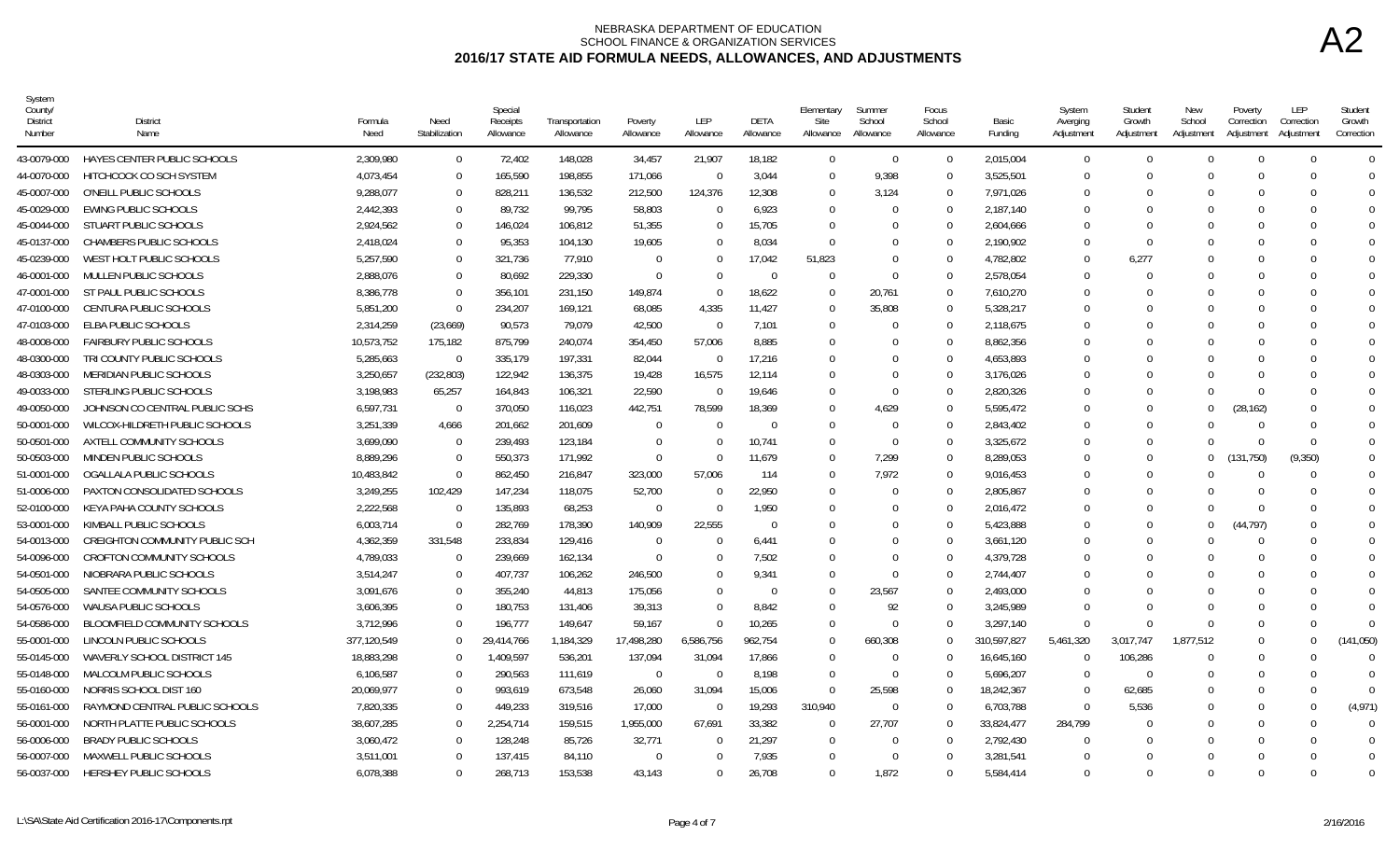| System<br>County<br>District<br>Number | <b>District</b><br>Name          | Formula<br>Need | Need<br>Stabilization | Special<br>Receipts<br>Allowance | Transportation<br>Allowance | Poverty<br>Allowance | LEP<br>Allowance | DETA<br>Allowance | Elementary<br>Site<br>Allowance | Summer<br>School<br>Allowance | Focus<br>School<br>Allowance | Basic<br>Funding | System<br>Averging<br>Adjustment | Student<br>Growth<br>Adjustment | New<br>School<br>Adjustment | Poverty<br>Correction<br>Adjustment | LEP<br>Correction<br>Adjustment | Student<br>Growth<br>Correction |
|----------------------------------------|----------------------------------|-----------------|-----------------------|----------------------------------|-----------------------------|----------------------|------------------|-------------------|---------------------------------|-------------------------------|------------------------------|------------------|----------------------------------|---------------------------------|-----------------------------|-------------------------------------|---------------------------------|---------------------------------|
| 56-0055-000                            | SUTHERLAND PUBLIC SCHOOLS        | 4,718,958       | $\overline{0}$        | 201,857                          | 70,815                      | 34,511               | $\mathbf 0$      | 18,700            | $\overline{0}$                  | 6,164                         | $\Omega$                     | 4,402,938        | $\Omega$                         | $\Omega$                        | $\Omega$                    | $\Omega$                            | (16, 027)                       | $\Omega$                        |
| 56-0565-000                            | WALLACE PUBLIC SCH DIST 65 R     | 3,273,771       | $\overline{0}$        | 114,656                          | 216,752                     | $\Omega$             | $\Omega$         | 849               | - 0                             | $\Omega$                      | $\Omega$                     | 2,941,514        | $\Omega$                         | $\Omega$                        | $\Omega$                    |                                     | $\Omega$                        | - 0                             |
| 57-0501-000                            | STAPLETON PUBLIC SCHOOLS         | 3,176,711       | 13,628                | 127,323                          | 220,853                     | 63,750               | $\Omega$         | 1,225             | $\Omega$                        | $\Omega$                      | $\Omega$                     | 2,749,932        | $\Omega$                         | $\Omega$                        |                             |                                     | ſ                               | $\Omega$                        |
| 58-0025-000                            | LOUP COUNTY PUBLIC SCHOOLS       | 2,221,650       | $\Omega$              | 69,084                           | 135,599                     | 19,530               | $\Omega$         | 458               | $\Omega$                        | $\Omega$                      | $\Omega$                     | 1,996,979        | $\Omega$                         | $\Omega$                        |                             |                                     | $\Omega$                        | $\Omega$                        |
| 59-0001-000                            | <b>MADISON PUBLIC SCHOOLS</b>    | 6.719.573       | $\Omega$              | 382.750                          | 71,602                      | 560,797              | 194,008          | 7,685             | $\Omega$                        | $\Omega$                      | $\Omega$                     | 5,502,731        | $\Omega$                         | $\Omega$                        |                             | $\Omega$                            | $\Omega$                        | $\Omega$                        |
| 59-0002-000                            | NORFOLK PUBLIC SCHOOLS           | 39,629,989      | $\Omega$              | 2,827,094                        | 152,390                     | 2,528,916            | 426,991          | 19,895            | $\Omega$                        | 240,728                       | $\Omega$                     | 33,102,789       | 353,897                          | 71.199                          | 56,765                      | $\Omega$                            | $\Omega$                        | (150, 675)                      |
| 59-0005-000                            | BATTLE CREEK PUBLIC SCHOOLS      | 5.308.409       | $\Omega$              | 267,239                          | 118,765                     | 21,739               | $\Omega$         | 24,558            | $\overline{0}$                  | $\Omega$                      | $\Omega$                     | 4,876,108        | $\Omega$                         | $\Omega$                        |                             | $\Omega$                            | ∩                               | $\cap$                          |
| 59-0013-000                            | NEWMAN GROVE PUBLIC SCHOOLS      | 2,846,522       | $\overline{0}$        | 123,999                          | 98,279                      | $\overline{0}$       | $\overline{0}$   | 5,780             | $\overline{0}$                  | $\Omega$                      | $\Omega$                     | 2,618,464        | $\Omega$                         |                                 |                             | $\Omega$                            |                                 |                                 |
| 59-0080-000                            | ELKHORN VALLEY SCHOOLS           | 4,698,519       | (37, 325)             | 245,512                          | 162,323                     | 70,104               | $\mathbf 0$      | 7,264             | $\overline{0}$                  | $\Omega$                      | $\Omega$                     | 4,250,641        | $\Omega$                         | $\Omega$                        |                             |                                     | ∩                               | $\Omega$                        |
| 60-0090-000                            | MC PHERSON COUNTY SCHOOLS        | 2,246,623       | $\overline{0}$        | 76,694                           | 87,122                      | $\Omega$             | $\Omega$         | 19,550            | - 0                             | $\Omega$                      | $\Omega$                     | 2,063,257        | $\Omega$                         | $\Omega$                        |                             |                                     |                                 |                                 |
| 61-0004-000                            | CENTRAL CITY PUBLIC SCHOOLS      | 8.635.971       | $\Omega$              | 650,113                          | 231,836                     | 125,383              | $\Omega$         | 2.415             | $\overline{0}$                  | 7,268                         | $\Omega$                     | 7.618.956        | $\Omega$                         | $\cup$                          |                             |                                     |                                 |                                 |
| 61-0049-000                            | PALMER PUBLIC SCHOOLS            | 3,773,839       | $\overline{0}$        | 177,893                          | 148,308                     | 56,950               | $\Omega$         | 9,126             | $\Omega$                        | $\Omega$                      | $\Omega$                     | 3,381,562        | - 0                              |                                 |                             |                                     |                                 |                                 |
| 62-0021-000                            | <b>BAYARD PUBLIC SCHOOLS</b>     | 5,367,139       | 53,750                | 192,399                          | 131,608                     | 212,500              | 31,094           | 23,804            | $\overline{0}$                  | 15,691                        | $\Omega$                     | 4,706,293        | $\Omega$                         |                                 |                             |                                     |                                 |                                 |
| 62-0063-000                            | <b>BRIDGEPORT PUBLIC SCHOOLS</b> | 6,332,512       | - 0                   | 271,152                          | 259,369                     | 229,500              | 64,779           | 56,608            | - 0                             | $\Omega$                      | $\Omega$                     | 5,451,104        | $\Omega$                         | $\Omega$                        |                             |                                     | $\Box$                          | $\Omega$                        |
| 63-0001-000                            | <b>FULLERTON PUBLIC SCHOOLS</b>  | 4,392,179       | $\Omega$              | 195,165                          | 140,369                     | 79,173               | $\Omega$         | 10,846            | $\Omega$                        |                               |                              | 3,966,626        | - 0                              |                                 |                             |                                     |                                 |                                 |
| 63-0030-000                            | TWIN RIVER PUBLIC SCHOOLS        | 6,916,083       | 214,371               | 354,627                          | 297,781                     | $\Omega$             | $\mathbf 0$      | 94,016            | 362,764                         | $\Omega$                      | $\Omega$                     | 5,357,896        | $\Omega$                         | $\cup$                          | 234,628                     | $\cup$                              | n                               |                                 |
| 64-0023-000                            | JOHNSON-BROCK PUBLIC SCHOOLS     | 4,131,002       | $\overline{0}$        | 120,324                          | 182,718                     | 28,323               | $\Omega$         | $\Omega$          | $\overline{0}$                  | $\Omega$                      | $\Omega$                     | 3,749,160        | $\Omega$                         | $\Omega$                        | 50,477                      | $\Omega$                            | O                               |                                 |
| 64-0029-000                            | AUBURN PUBLIC SCHOOLS            | 9.586.661       | 95,350                | 656,298                          | 226,522                     | 153,322              | $\Omega$         | 29,221            | $\overline{0}$                  | 7.488                         | $\Omega$                     | 8,418,460        | $\Omega$                         | $\Omega$                        |                             |                                     |                                 | $\Omega$                        |
| 65-0011-000                            | SUPERIOR PUBLIC SCHOOLS          | 5.862.538       | $\Omega$              | 510.152                          | 216.842                     | 172,246              | $\Omega$         | 6,833             | $\Omega$                        | 9.030                         | $\Omega$                     | 4.947.435        | $\Omega$                         | $\Omega$                        |                             | $\Omega$                            | $\Omega$                        | $\Omega$                        |
| 65-2005-000                            | SOUTH CENTRAL NEBRASKA UNIFIED   | 9,539,559       | $\mathbf{0}$          | 684,493                          | 731,609                     | 133,657              | $\Omega$         | 78,344            | 310,940                         | 30,746                        | $\Omega$                     | 7,569,770        | - 0                              |                                 |                             |                                     |                                 |                                 |
| 66-0027-000                            | SYRACUSE-DUNBAR-AVOCA SCHOOLS    | 8,860,981       | $\mathbf 0$           | 561,839                          | 284,936                     | 85,181               | $\Omega$         | 31,316            | $\overline{0}$                  | $\Omega$                      | $\Omega$                     | 7,897,709        | $\cap$                           | $\Omega$                        |                             | $\cap$                              | ∩                               |                                 |
| 66-0111-000                            | NEBRASKA CITY PUBLIC SCHOOLS     | 15,036,895      | $\theta$              | 1,182,768                        | 189,737                     | 765,000              | 181,798          | 22,432            | $\overline{0}$                  | 27,592                        | $\Omega$                     | 12,667,568       | - 0                              |                                 |                             |                                     |                                 |                                 |
| 66-0501-000                            | PALMYRA DISTRICT O R 1           | 5.771.086       | $\Omega$              | 249.996                          | 196,774                     | 25,665               | $\Omega$         | 32.513            | - 0                             | 22.673                        | $\Omega$                     | 5,243,465        | $\Omega$                         | $\Omega$                        |                             | $\Omega$                            | ∩                               | $\Omega$                        |
| 67-0001-000                            | PAWNEE CITY PUBLIC SCHOOLS       | 4,009,085       | $\Omega$              | 182,040                          | 143,384                     | 164,951              | $\Omega$         | $\Omega$          | $\overline{0}$                  | $\Omega$                      | $\Omega$                     | 3,518,710        | - 0                              |                                 |                             |                                     |                                 |                                 |
| 67-0069-000                            | LEWISTON CONSOLIDATED SCHOOLS    | 3,010,560       | (72, 449)             | 107,785                          | 157,084                     | $\Omega$             | $\Omega$         | 536               | $\overline{0}$                  | $\Omega$                      | $\Omega$                     | 2,817,604        | $\Omega$                         | $\Omega$                        |                             | $\Omega$                            |                                 |                                 |
| 68-0020-000                            | PERKINS COUNTY SCHOOLS           | 5,333,653       | $\mathbf 0$           | 239,290                          | 202,837                     | 63,134               | 31,094           | 32,141            | $\overline{0}$                  | $\Omega$                      | $\Omega$                     | 4,781,930        | $\Omega$                         | $\Omega$                        | $\Omega$                    | (16, 773)                           |                                 |                                 |
| 69-0044-000                            | <b>HOLDREGE PUBLIC SCHOOLS</b>   | 12,489,715      | $\Omega$              | 997,974                          | 175,228                     | 225,892              | 105,679          | 21,587            | - 0                             | 41,627                        | $\Omega$                     | 10,761,374       | $\Omega$                         | 4.859                           | 155,495                     | $\Omega$                            |                                 |                                 |
| 69-0054-000                            | BERTRAND PUBLIC SCHOOLS          | 4,048,708       | $\mathbf{0}$          | 254,365                          | 149,436                     | 62,321               | $\mathbf 0$      | 12,676            | $\overline{0}$                  | $\Omega$                      | $\Omega$                     | 3,569,910        | $\Omega$                         | $\Omega$                        |                             | $\Omega$                            | ∩                               | $\Omega$                        |
| 69-0055-000                            | LOOMIS PUBLIC SCHOOLS            | 3,095,616       | $\Omega$              | 185,112                          | 128,393                     | $\Omega$             | $\Omega$         | 12,704            | $\overline{0}$                  |                               | $\cap$                       | 2,769,407        | $\Omega$                         |                                 |                             |                                     |                                 |                                 |
| 70-0002-000                            | PIERCE PUBLIC SCHOOLS            | 8,245,264       | $\mathbf 0$           | 409,871                          | 345,235                     | 44,702               | $\Omega$         | 26,341            | $\overline{0}$                  | $\Omega$                      | $\Omega$                     | 7,419,115        | $\Omega$                         | $\cup$                          |                             |                                     |                                 |                                 |
| 70-0005-000                            | PLAINVIEW PUBLIC SCHOOLS         | 4.433.133       | $\Omega$              | 248,460                          | 201,591                     | $\Omega$             | $\Omega$         | 6,198             | - 0                             | $\Omega$                      | $\Omega$                     | 3,976,884        | $\Omega$                         | -0                              |                             |                                     |                                 |                                 |
| 70-0542-000                            | OSMOND COMMUNITY SCHOOLS         | 3,347,856       | $\Omega$              | 178,760                          | 72,795                      | $\Omega$             | $\Omega$         | 9,179             | $\overline{0}$                  | $\Omega$                      | $\Omega$                     | 3,087,122        | $\Omega$                         | $\cup$                          |                             |                                     |                                 |                                 |
| 71-0001-000                            | COLUMBUS PUBLIC SCHOOLS          | 34,945,010      | 112,818               | 2,099,398                        | 160,891                     | 1,334,461            | 1,064,971        | 46,198            | $\Omega$                        | 92,537                        | $\Omega$                     | 29,881,567       | 152,169                          | $\Omega$                        |                             |                                     |                                 | $\Omega$                        |
| 71-0005-000                            | LAKEVIEW COMMUNITY SCHOOLS       | 10,148,727      | $\Omega$              | 713,502                          | 106,396                     | 127,500              | 127,500          | 12,296            | 362,764                         | 12,723                        |                              | 8,686,046        | $\Omega$                         | -0                              |                             |                                     |                                 |                                 |
| 71-0067-000                            | HUMPHREY PUBLIC SCHOOLS          | 3,707,304       | $\Omega$              | 244,974                          | 119,262                     | $\Omega$             | $\Omega$         | 22,311            | - 0                             | $\Omega$                      | $\Omega$                     | 3,320,757        | $\Omega$                         | $\cup$                          |                             |                                     |                                 |                                 |
| 72-0015-000                            | CROSS COUNTY COMMUNITY SCHOOLS   | 5,084,936       | $\Omega$              | 245,519                          | 220,336                     | $\Omega$             | $\Omega$         | 11,639            | - 0                             | $\Omega$                      | $\Omega$                     | 4,607,442        | - 0                              | $\Omega$                        |                             |                                     |                                 |                                 |
| 72-0019-000                            | OSCEOLA PUBLIC SCHOOLS           | 3,706,846       | $\Omega$              | 270,978                          | 88,181                      | 53,125               | $\Omega$         | $\Omega$          | $\Omega$                        | $\Omega$                      | $\cap$                       | 3,294,562        | $\Omega$                         | $\Omega$                        |                             |                                     | $\Omega$                        | $\overline{0}$                  |
| 72-0032-000                            | SHELBY - RISING CITY PUBLIC SC   | 4.976.500       | $\Omega$              | 255,095                          | 174,266                     | 21.250               | 25.410           | 16,241            | $\Omega$                        | $\Omega$                      | - 0                          | 4,484,238        | $\Omega$                         | $\Omega$                        |                             | $\Omega$                            | $\Omega$                        | $\Omega$                        |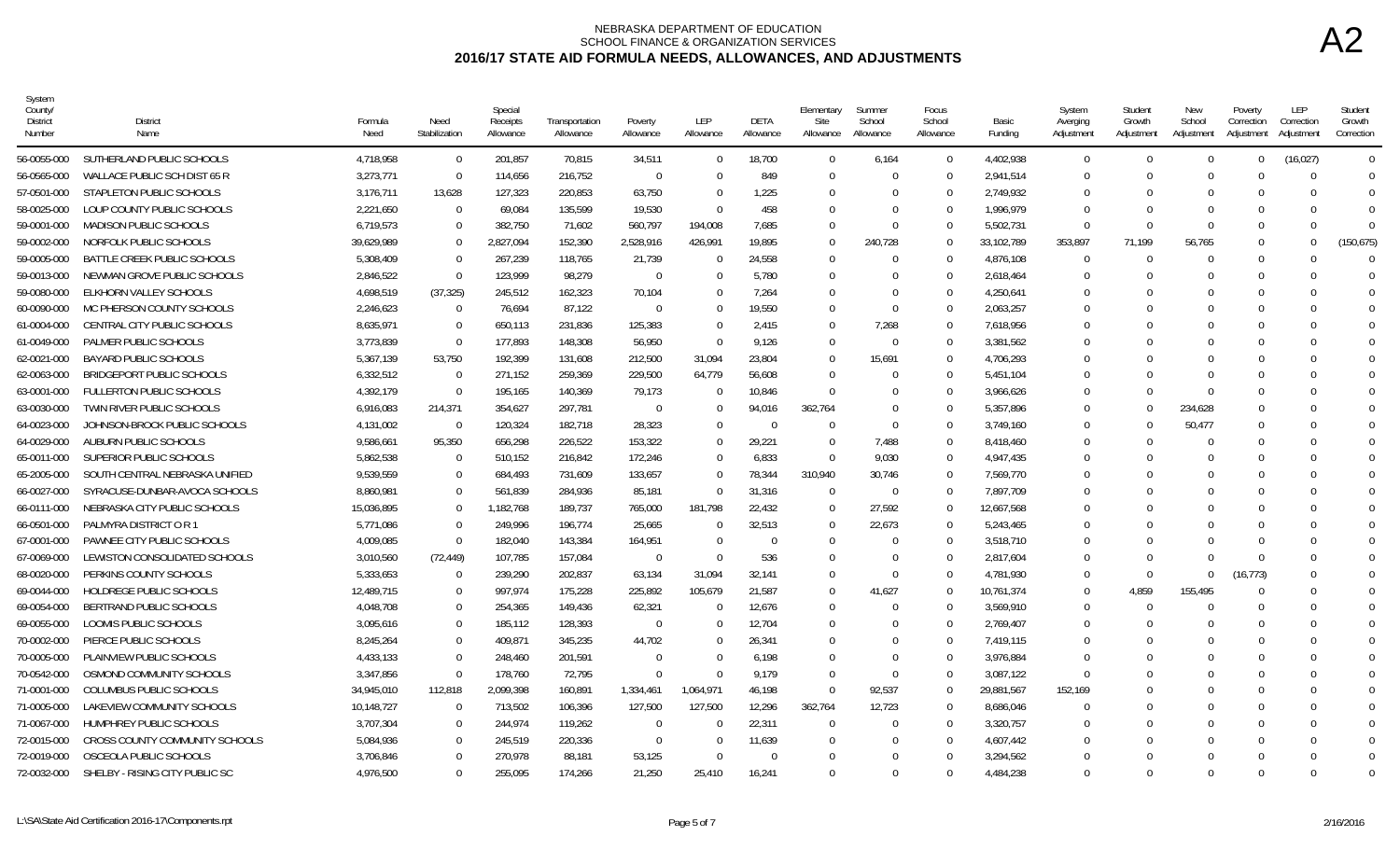| System<br>County<br>District<br>Number | <b>District</b><br>Name             | Formula<br>Need | Need<br>Stabilization | Special<br>Receipts<br>Allowance | Transportation<br>Allowance | Poverty<br>Allowance | <b>LEP</b><br>Allowance | <b>DETA</b><br>Allowance | Elementary<br>Site<br>Allowance | Summer<br>School<br>Allowance | Focus<br>School<br>Allowance | Basic<br>Funding | System<br>Averging<br>Adjustment | Student<br>Growth<br>Adjustment | New<br>School<br>Adjustment | Poverty<br>Correction<br>Adjustment | LEP<br>Correction<br>Adjustment | Student<br>Growth<br>Correction |
|----------------------------------------|-------------------------------------|-----------------|-----------------------|----------------------------------|-----------------------------|----------------------|-------------------------|--------------------------|---------------------------------|-------------------------------|------------------------------|------------------|----------------------------------|---------------------------------|-----------------------------|-------------------------------------|---------------------------------|---------------------------------|
| 72-0075-000                            | HIGH PLAINS COMMUNITY SCHOOLS       | 3,770,114       | $\mathbf 0$           | 185,725                          | 273,833                     | 133,267              | $\Omega$                | 12,693                   | $\overline{0}$                  | $\Omega$                      | $\Omega$                     | 3,164,596        | $\Omega$                         | $\Omega$                        | $\cup$                      | $\Omega$                            | $\Omega$                        | $\overline{0}$                  |
| 73-0017-000                            | MC COOK PUBLIC SCHOOLS              | 14,857,960      | $\Omega$              | 1,252,166                        | 269,512                     | 540,981              | 47,812                  | 20,738                   | $\Omega$                        | 22,771                        | $\Omega$                     | 12,703,980       | $\Omega$                         | $\Omega$                        |                             | $\Omega$                            | $\Omega$                        | $\Omega$                        |
| 73-0179-000                            | SOUTHWEST PUBLIC SCHOOLS            | 4,216,821       | $\Omega$              | 194,435                          | 295,488                     | - 0                  | $\Omega$                | 10,394                   | $\Omega$                        | 9,030                         | $\Omega$                     | 3,707,474        | $\Omega$                         | 0                               |                             | $\Omega$                            |                                 | $\Omega$                        |
| 74-0056-000                            | <b>FALLS CITY PUBLIC SCHOOLS</b>    | 10.099.432      | $\Omega$              | 721.732                          | 275.188                     | 608,600              | $\Omega$                | 8.380                    | $\Omega$                        |                               | $\Omega$                     | 8.485.532        | $\Omega$                         | $\Omega$                        |                             |                                     |                                 | $\Omega$                        |
| 74-0070-000                            | HUMBOLDT TABLE ROCK STEINAUER       | 5.597.774       | $\overline{0}$        | 519,402                          | 319,074                     | 160,080              | $\Omega$                | 5,247                    | $\Omega$                        | $\Omega$                      | $\Omega$                     | 4,593,971        | $\Omega$                         | $\Omega$                        |                             | $\Omega$                            | ∩                               | $\Omega$                        |
| 75-0100-000                            | ROCK COUNTY PUBLIC SCHOOLS          | 3,497,083       | (192, 829)            | 450,444                          | 55,394                      | $\Omega$             | $\theta$                | 7,908                    | 155,470                         | $\cap$                        |                              | 3,020,696        | $\Omega$                         | $\cap$                          |                             | $\Omega$                            |                                 | $\Omega$                        |
| 76-0002-000                            | <b>CRETE PUBLIC SCHOOLS</b>         | 20,893,553      | $\overline{0}$        | 1,247,391                        | 296,147                     | 1,368,034            | 1,406,142               | 20,306                   | $\Omega$                        | 331,323                       | $\Omega$                     | 14,872,115       | $\Omega$                         | 198.475                         | 1,323,166                   | $\Omega$                            | $\Omega$                        | (169, 546)                      |
| 76-0044-000                            | DORCHESTER PUBLIC SCHOOL            | 3,104,802       | $\Omega$              | 163,146                          | 82,450                      | 41,900               | 31,094                  | 16,538                   | $\Omega$                        | 6,641                         | $\Omega$                     | 2,763,033        | $\Omega$                         |                                 |                             | $\Omega$                            | ſ                               | $\cap$                          |
| 76-0068-000                            | <b>FRIEND PUBLIC SCHOOLS</b>        | 3.665.535       | $\Omega$              | 220.190                          | 75.143                      | 27,405               | - 0                     | 27.196                   | $\Omega$                        | $\Omega$                      | $\Omega$                     | 3,315,601        | $\Omega$                         | $\Omega$                        |                             | $\Omega$                            | ∩                               | $\Omega$                        |
| 76-0082-000                            | WILBER-CLATONIA PUBLIC SCHOOLS      | 6,650,268       | $\Omega$              | 269,054                          | 121,104                     | 93,500               | 46,641                  | 41,007                   | $\Omega$                        | $\cap$                        | $\Omega$                     | 6,078,962        | $\Omega$                         | $\Omega$                        |                             | $\Omega$                            | $\bigcap$                       | $\Omega$                        |
| 77-0001-000                            | BELLEVUE PUBLIC SCHOOLS             | 93,830,650      | $\Omega$              | 6,914,559                        | 1,943,578                   | 2,159,517            | 481,958                 | 266,698                  | $\Omega$                        | 2,127,610                     | $\Omega$                     | 78,849,036       | 1.111.532                        | $\Omega$                        |                             | $\Omega$                            | $\Omega$                        | (23, 838)                       |
| 77-0027-000                            | PAPILLION-LA VISTA PUBLIC SCHS      | 105,077,317     | - 0                   | 7,639,455                        | 774,865                     | 1,054,376            | 365,355                 | 41,473                   | $\Omega$                        | 396,890                       | $\Omega$                     | 90,848,405       | 1,207,678                        | 1,372,762                       | 1,257,554                   | $\Omega$                            | <sup>0</sup>                    | 118,504                         |
| 77-0037-000                            | <b>GRETNA PUBLIC SCHOOLS</b>        | 38,901,816      | $\Omega$              | 2,223,714                        | 518,708                     | 21,424               | 31,094                  | 23,795                   | $\Omega$                        | $\Omega$                      | $\Omega$                     | 33,578,263       | 463,045                          | 1,130,494                       |                             | $\Omega$                            | ∩                               | 911,279                         |
| 77-0046-000                            | SPRINGFIELD PLATTEVIEW COMMUNI      | 11.911.565      | $\Omega$              | 848.868                          | 296.845                     | 41.023               | $\Omega$                | - 0                      | $\Omega$                        | 6.387                         | $\Omega$                     | 10.718.442       | $\Omega$                         | $\Omega$                        |                             | $\Omega$                            | $\Omega$                        | - 0                             |
| 78-0001-000                            | ASHLAND-GREENWOOD PUBLIC SCHS       | 10,452,961      | $\Omega$              | 613,479                          | 141,809                     | 187,000              | 21,250                  | 8,357                    | $\Omega$                        | 44,931                        | $\Omega$                     | 9,423,996        | $\Omega$                         | 16,946                          |                             | $\Omega$                            | ſ                               | (4,807)                         |
| 78-0009-000                            | YUTAN PUBLIC SCHOOLS                | 5,773,203       | $\overline{0}$        | 330,684                          | 158,373                     | 44,692               | $\Omega$                | 19,826                   | $\Omega$                        | 2,359                         | $\Omega$                     | 5,217,269        | $\Omega$                         | $\Omega$                        |                             | $\Omega$                            | $\Omega$                        | $\Omega$                        |
| 78-0039-000                            | WAHOO PUBLIC SCHOOLS                | 11,118,945      | $\Omega$              | 815,134                          | 398,611                     | 194,880              | 38,004                  | 5,643                    | $\Omega$                        | 36,554                        | $\Omega$                     | 9,634,615        | $\Omega$                         | 0                               |                             | $\Omega$                            | $\Omega$                        | (4, 496)                        |
| 78-0072-000                            | MEAD PUBLIC SCHOOLS                 | 3,655,698       | $\Omega$              | 125,345                          | 146.349                     | 51,000               | $\overline{0}$          | 3,052                    | $\Omega$                        | $\Omega$                      | $\Omega$                     | 3,329,952        | $\Omega$                         | $\Omega$                        |                             | $\Omega$                            |                                 | $\Omega$                        |
| 78-0107-000                            | CEDAR BLUFFS PUBLIC SCHOOLS         | 4,123,643       | $\Omega$              | 85,831                           | 114,287                     | 34,000               | 1,275                   | 6,225                    | $\Omega$                        | 33,044                        | $\Omega$                     | 3,816,977        | $\Omega$                         | 32,004                          |                             | $\Omega$                            |                                 | $\Omega$                        |
| 79-0002-000                            | MINATARE PUBLIC SCHOOLS             | 3,250,018       | $\Omega$              | 163,280                          | 20,930                      | 202,818              | 11,088                  | 13,540                   | $\Omega$                        | $\Omega$                      | $\Omega$                     | 2,771,611        | $\Omega$                         | 66,751                          |                             | $\Omega$                            |                                 | $\Omega$                        |
| 79-0011-000                            | MORRILL PUBLIC SCHOOLS              | 4,897,771       | $\Omega$              | 194,724                          | 181,256                     | 166,955              | 31,094                  | 13,234                   | $\Omega$                        | 1,512                         | $\Omega$                     | 4,317,878        | $\Omega$                         | $\Omega$                        | $\Omega$                    | (8,882)                             |                                 | $\Omega$                        |
| 79-0016-000                            | <b>GERING PUBLIC SCHOOLS</b>        | 18,892,002      | $\Omega$              | 1,032,641                        | 110,694                     | 903,576              | 26,825                  | 45,170                   | $\Omega$                        | 27,775                        | $\Omega$                     | 16,745,321       | $\Omega$                         | $\Omega$                        |                             | $\Omega$                            | $\Omega$                        |                                 |
| 79-0031-000                            | MITCHELL PUBLIC SCHOOLS             | 8,342,245       | $\Omega$              | 303.611                          | 89.352                      | 240,975              | 27.115                  | 17.139                   | $\Omega$                        | $\Omega$                      | $\Omega$                     | 7,664,053        | $\Omega$                         | $\Omega$                        |                             | $\Omega$                            | $\Omega$                        | $\Omega$                        |
| 79-0032-000                            | SCOTTSBLUFF PUBLIC SCHOOLS          | 33.756.612      | $\Omega$              | 2.060.167                        | 314.279                     | 2,596,840            | 481.958                 | 41.740                   | 310,940                         | 319.291                       | $\Omega$                     | 26.468.814       | $\Omega$                         | 140.588                         | 464.206                     | $\Omega$                            | ∩                               | 557,789                         |
| 80-0005-000                            | MILFORD PUBLIC SCHOOLS              | 8,260,798       | $\Omega$              | 273,584                          | 145,827                     | 17,850               | $\bigcap$               | 41,450                   | $\Omega$                        | 7,465                         | $\Omega$                     | 7,774,622        | $\Omega$                         |                                 |                             | $\Omega$                            |                                 |                                 |
| 80-0009-000                            | SEWARD PUBLIC SCHOOLS               | 14,660,944      | $\Omega$              | 1,726,476                        | 255,226                     | 85,000               | 40,595                  | 15,333                   | $\Omega$                        | $\cap$                        | $\Omega$                     | 12,538,314       | $\cap$                           | $\cap$                          |                             | $\Omega$                            |                                 |                                 |
| 80-0567-000                            | CENTENNIAL PUBLIC SCHOOLS           | 5,972,718       | 38,398                | 543,752                          | 339,659                     | 88,360               | $\Omega$                | 11,098                   | $\Omega$                        | 7,245                         | $\Omega$                     | 4,944,206        | $\Omega$                         | 0                               |                             | $\Omega$                            |                                 | $\Omega$                        |
| 81-0003-000                            | <b>HAY SPRINGS PUBLIC SCHOOLS</b>   | 2.872.864       | $\overline{0}$        | 93,833                           | 35,650                      | 71,284               | $\Omega$                | 3.492                    | $\Omega$                        |                               | $\Omega$                     | 2.668.605        | $\Omega$                         | $\Omega$                        |                             |                                     | $\Omega$                        | $\Omega$                        |
| 81-0010-000                            | <b>GORDON-RUSHVILLE PUBLIC SCHS</b> | 8.936.360       | 736.980               | 606.929                          | 225.984                     | 466,243              | 51.823                  | $\Omega$                 | 362.764                         |                               | $\cup$                       | 6.490.716        | $\Omega$                         | $\Omega$                        |                             | $\Omega$                            | $\Omega$                        | (5,079)                         |
| 82-0001-000                            | LOUP CITY PUBLIC SCHOOLS            | 4,271,891       | $\Omega$              | 175,781                          | 148,341                     | 127,500              | $\Omega$                | 13,294                   | $\Omega$                        |                               | $\Omega$                     | 3,811,565        | $\Omega$                         | $\Omega$                        |                             | $\Omega$                            | (4,590)                         | $\Omega$                        |
| 82-0015-000                            | LITCHFIELD PUBLIC SCHOOLS           | 2,318,204       | $\overline{0}$        | 83,409                           | 81,803                      | 101,457              | $\mathbf 0$             | 6,960                    | $\Omega$                        | $\Omega$                      | $\Omega$                     | 2,044,575        | $\Omega$                         | $\Omega$                        |                             | $\Omega$                            | $\Omega$                        | $\Omega$                        |
| 83-0500-000                            | SIOUX COUNTY PUBLIC SCHOOLS         | 2,185,405       | $\overline{0}$        | 44,061                           | 29,841                      | $\overline{0}$       | $\Omega$                | 27,696                   | $\Omega$                        |                               | $\Omega$                     | 2,083,807        | $\Omega$                         |                                 |                             |                                     |                                 | $\Omega$                        |
| 84-0003-000                            | STANTON COMMUNITY SCHOOLS           | 5,922,414       | 80,580                | 411.218                          | 154,413                     | 175,666              | $\Omega$                | 17.086                   | $\Omega$                        | $\Omega$                      | $\Omega$                     | 5,083,451        | $\Omega$                         | $\Omega$                        |                             | $\Omega$                            | ∩                               | $\Omega$                        |
| 85-0060-000                            | DESHLER PUBLIC SCHOOLS              | 3.519.728       | $\overline{0}$        | 134,778                          | 134.781                     | 63.878               | $\Omega$                | 13.016                   | $\Omega$                        | $\Omega$                      | $\Omega$                     | 3.173.275        | $\Omega$                         | $\Omega$                        |                             | $\Omega$                            |                                 | $\Omega$                        |
| 85-0070-000                            | THAYER CENTRAL COMMUNITY SCHS       | 5,508,863       | $\Omega$              | 259,696                          | 237,751                     | 95,586               | $\Omega$                | 4,402                    | $\Omega$                        | 5,847                         | $\Omega$                     | 4,905,581        | $\cap$                           | $\Omega$                        |                             |                                     |                                 |                                 |
| 85-2001-000                            | BRUNING-DAVENPORT UNIFIED SYS       | 2,964,446       | $\overline{0}$        | 193,355                          | 154,105                     | - 0                  | $\Omega$                | 22,060                   | $\Omega$                        | $\Omega$                      | $\Omega$                     | 2,594,926        | $\Omega$                         | $\Omega$                        |                             |                                     |                                 |                                 |
| 86-0001-000                            | THEDFORD PUBLIC SCHOOLS             | 2,410,696       | 168,716               | 55,893                           | 24,486                      | 19,149               | $\Omega$                | 39,783                   | $\Omega$                        | $\Omega$                      |                              | 2,102,669        | $\Omega$                         | $\Omega$                        |                             |                                     |                                 | $\Omega$                        |
| 87-0001-000                            | PENDER PUBLIC SCHOOLS               | 4,750,333       | $\Omega$              | 312.017                          | 79.631                      | 68.053               | 25.500                  | 13.473                   | $\Omega$                        | 1.018                         | $\Omega$                     | 4,250,641        | $\Omega$                         | $\cup$                          |                             | $\Omega$                            | ∩                               | $\Omega$                        |